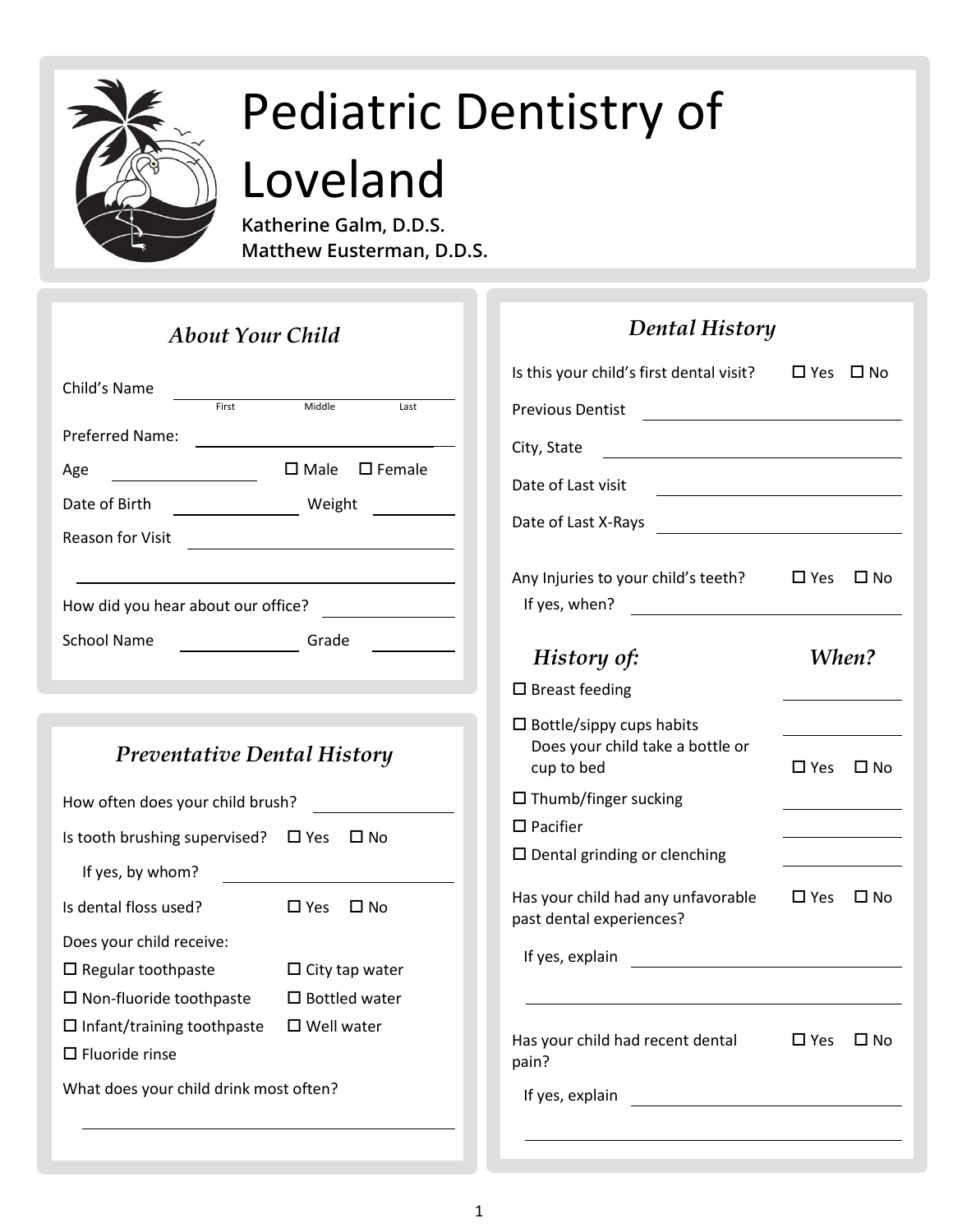

# **Medical History**

| Name of Child's Physician                                                                                                                                  |                     |
|------------------------------------------------------------------------------------------------------------------------------------------------------------|---------------------|
| Address                                                                                                                                                    | <b>Phone Number</b> |
| Date of Last Physical Exam                                                                                                                                 |                     |
| • Is your child presently under the care of a specialist for any<br>medical reason?                                                                        | □Yes □No            |
| If yes, for what?                                                                                                                                          |                     |
|                                                                                                                                                            |                     |
| Specialist's Name                                                                                                                                          | Phone Number        |
| • Does your child have a history of health<br>problems? If yes, explain:                                                                                   | □Yes □No            |
|                                                                                                                                                            |                     |
| • Are antibiotics necessary for dental work<br>because of a heart murmur, heart defect,<br>prosthesis, shunt, organ transplant or other<br>medical reason? | □Yes □No            |
| • Is your child presently taking any<br>medications? If yes, what?                                                                                         | □Yes □No            |
|                                                                                                                                                            |                     |
| Has your child ever been hospitalized or had                                                                                                               | □Yes □No            |
| surgery? For what?                                                                                                                                         |                     |
| • Does your child have any allergies? If yes,<br>what?                                                                                                     | □Yes □No            |
| • Has any member of the family, including your<br>child, had a problem with a general anesthetic?                                                          | □Yes □No            |

## *Primary Dental Insurance*

| Insurance Co.           |              |
|-------------------------|--------------|
| Policy Holder Name      |              |
| Employer                |              |
| Group#                  |              |
| Member ID               |              |
| Claim Address           |              |
| Claim City              | State<br>Zip |
| Insurance Co. Phone No. |              |
|                         |              |

## *Medical Conditions*

Has your child ever been diagnosed as having any of the following conditions? Check all that apply.

| $\square$ Eye Problems<br>□ Excessive Bleeding Problem<br>$\Box$ Excessive Gagging |
|------------------------------------------------------------------------------------|
| $\Box$ Fainting or Dizziness                                                       |
| $\Box$ Fever Blisters (Cold Sores)                                                 |
| □ Growth/Developmental Problems<br>$\Box$ Headaches                                |
| $\Box$ Hearing/Speech Impairments                                                  |
| $\Box$ Heart Defect                                                                |
| $\Box$ Heart Murmur                                                                |
| $\Box$ Heart Surgery                                                               |
| $\Box$ Hemophilia                                                                  |
| □ Hepatitis or Liver Disease                                                       |
| $\Box$ High Blood Pressure                                                         |
| $\Box$ Hyperactivity/ADD or ADHD                                                   |
| □ Kidney Disease<br>$\Box$ Leukemia                                                |
| $\Box$ Mental Disability                                                           |
| □ Mouth/Canker Sores                                                               |
| $\Box$ Nutritional Deficiency                                                      |
| $\Box$ Orthopedic Problems                                                         |
| $\Box$ Pain in Jaw Joints                                                          |
| $\Box$ Premature Birth                                                             |
| □ Psychiatric Care                                                                 |
| $\Box$ Rheumatic Fever                                                             |
| $\Box$ Scoliosis                                                                   |
| □ Sickle Cell Anemia                                                               |
| $\square$ Syndrome $\square$                                                       |
| $\Box$ Tuberculosis                                                                |
|                                                                                    |

□ Other

### *Secondary Dental Insurance* Insurance Co. Policy Holder Name Employer Group # Member ID <u> 1980 - Johann Barbara, martin amerikan basar da</u> Claim Address Claim City State Zip

Insurance Co. Phone No.

2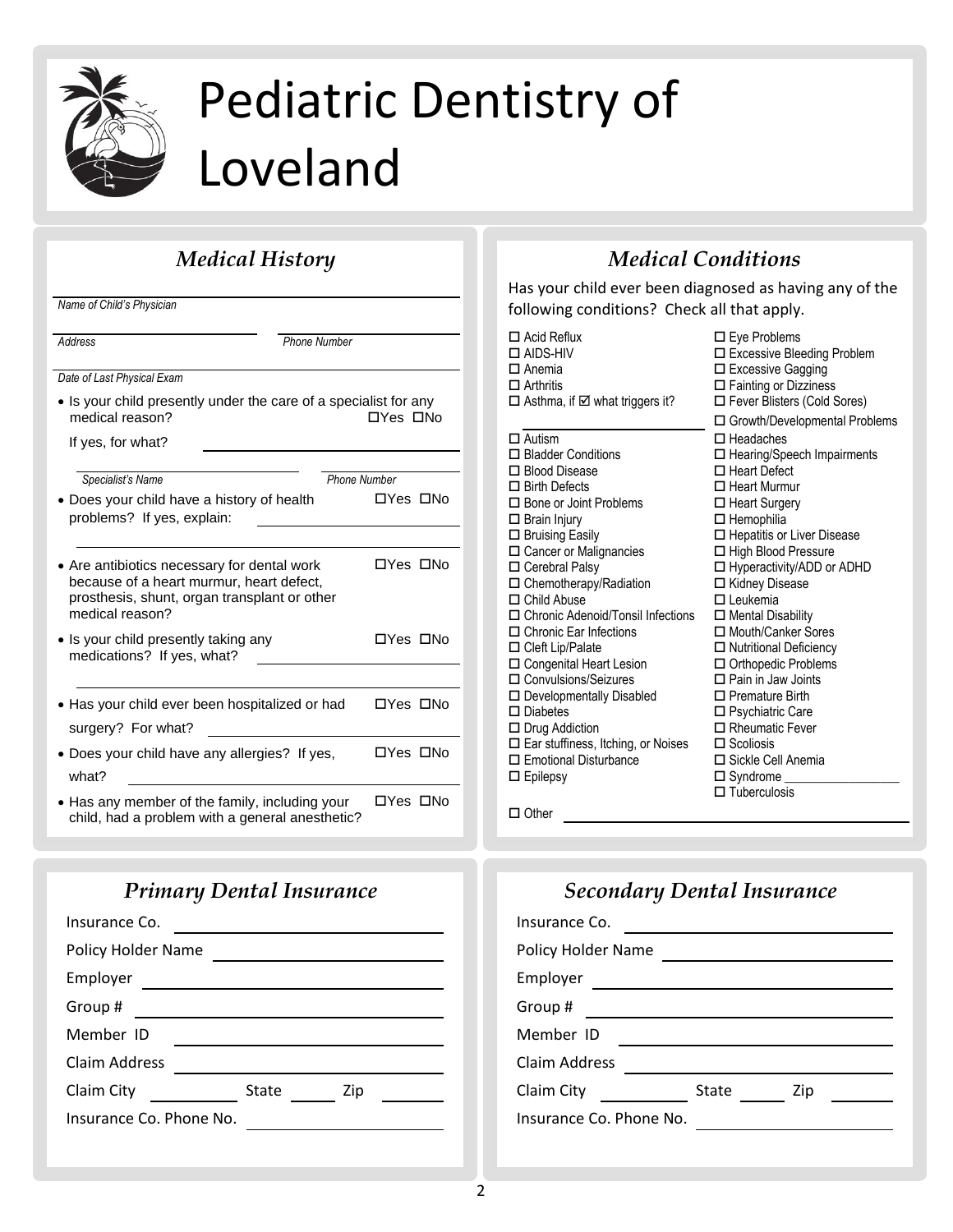

# $\overline{\mathsf{Responseible\,Party\text{-}Mother}}$

| $\square$ Mother<br>$\Box$ Other                                 |                |           |  |
|------------------------------------------------------------------|----------------|-----------|--|
| Name<br>$\overline{\phantom{a}}$                                 |                | Birthdate |  |
| SSN#                                                             |                |           |  |
| Address                                                          |                |           |  |
| City                                                             | State ________ | Zip       |  |
| Does child live at this address? $\Box$ Yes $\Box$ No            |                |           |  |
| Phone                                                            |                |           |  |
| Email                                                            |                |           |  |
| <b>Note:</b> Phone and email required to send appt. notification |                |           |  |
| Were you or your spouse a patient? $\Box$ Yes $\Box$ No          |                |           |  |
|                                                                  |                |           |  |
|                                                                  |                |           |  |

# *Responsible Party - Father*

| $\square$ Father<br>$\Box$ Other |                                                                                                                                                                                                                                      |
|----------------------------------|--------------------------------------------------------------------------------------------------------------------------------------------------------------------------------------------------------------------------------------|
| Name                             | <b>Birthdate</b>                                                                                                                                                                                                                     |
| SSN#                             | <u> 1989 - John Stone, amerikansk politiker (</u>                                                                                                                                                                                    |
| Address                          |                                                                                                                                                                                                                                      |
|                                  | $\square$ Same as Mother                                                                                                                                                                                                             |
| address?                         | State<br>$City \begin{array}{ccc} \hline \end{array}$<br>Zip<br>Does child live at this<br>□ Yes □ No                                                                                                                                |
| Phone                            |                                                                                                                                                                                                                                      |
| Email                            | <u>and the community of the community of the community of the community of the community of the community of the community of the community of the community of the community of the community of the community of the community</u> |
|                                  | <b>Emergency Contact</b><br>(other than responsible party)                                                                                                                                                                           |
| Name                             |                                                                                                                                                                                                                                      |
| Phone                            |                                                                                                                                                                                                                                      |

### *Authorization*

I understand that I am responsible for all charges incurred by me or my family regardless of insurance coverage and that **payment is due at the time services are** *rendered. I also request that payment under my dental insurance program be made directly to Pediatric Dentistry of Loveland on any unpaid bills for services*  furnished to me or my family. I authorize the release of any dental information necessary to process this claim and all future claims. If my bill is not paid, I am liable *for collection fees.*

*By providing us with your phone numbers, you give us express authorization to contact you at those numbers. This express authorization also applies to any*  landline/cell phone numbers you acquire in the future. Phone calls to you may be made utilizing automated dialer technology. Providing your phone number is not a *condition of receiving services.*

*No-show Policy: You also agree to give timely notice if you are unable to make an appointment. When we schedule an appointment for your child we are holding*  that time for you. Our dentists and assistants have very full schedules. If you need to cancel, please let us know as early as possible so that others can be served.

#### *The permission of a parent or guardian is necessary for dental treatment of a minor.*

*I give the doctors permission to use such measures as deemed necessary in their professional judgment to render a diagnosis for my child. This would include an oral examination, radiographs (X-rays), and other diagnostic aids. I have given an accurate report of my child's physical and mental health history. I have also reported any prior allergic or unusual reactions to drugs, food, anesthetics, blood or body diseases, gum or skin reactions, abnormal bleeding or any other conditions that my child's medical doctor has advised me should be reported to a dentist.*